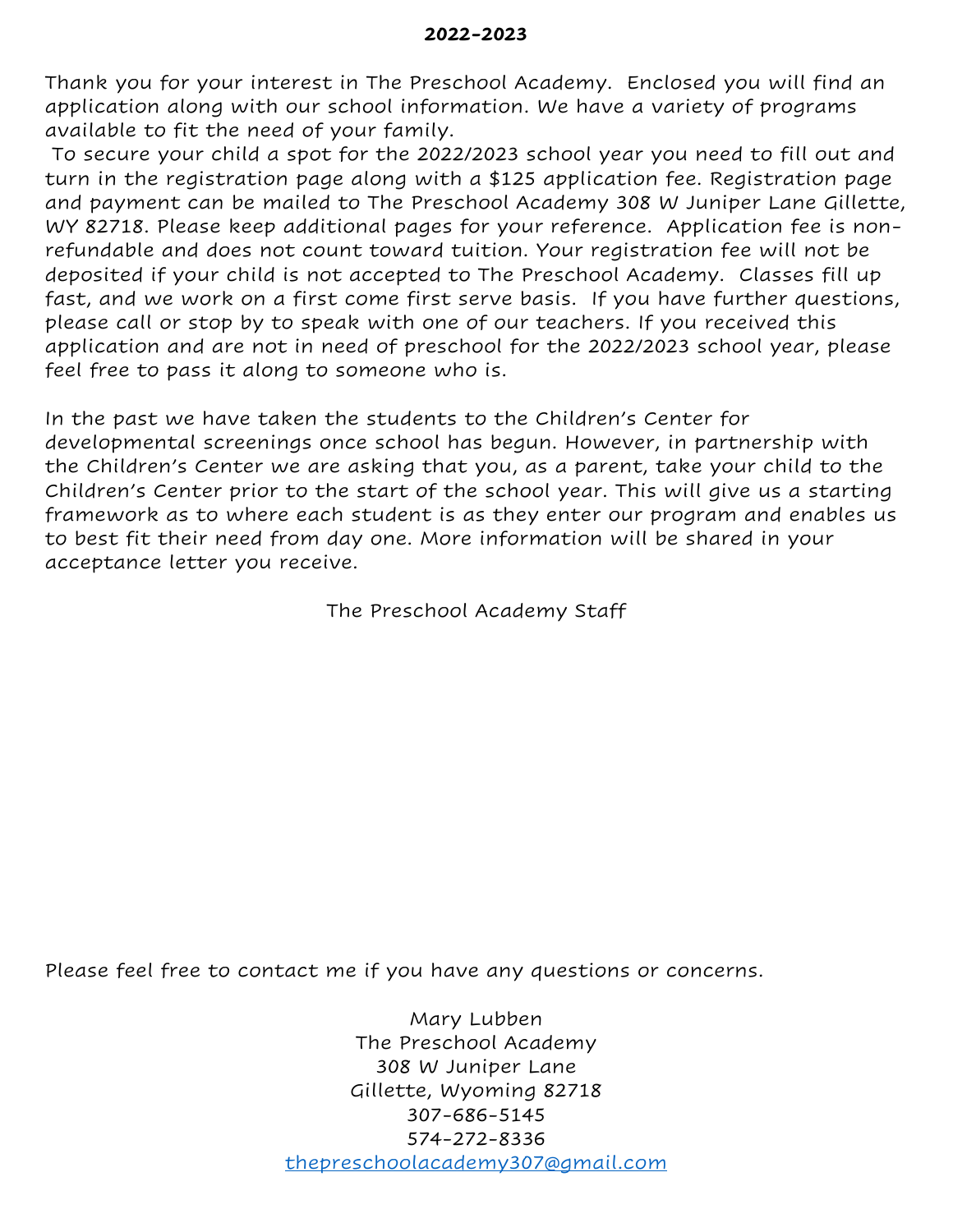### 2022-2023 The Preschool Academy 308 West Juniper Lane Gillette, Wyoming 82718 307-686-5145 or 574-272-8336

|                                       |                                                                                | If separated, with whom does student reside? ___________________________________                                                                                                                         |  |
|---------------------------------------|--------------------------------------------------------------------------------|----------------------------------------------------------------------------------------------------------------------------------------------------------------------------------------------------------|--|
| Name and age of siblings:             |                                                                                |                                                                                                                                                                                                          |  |
|                                       |                                                                                |                                                                                                                                                                                                          |  |
|                                       |                                                                                |                                                                                                                                                                                                          |  |
| Email address                         |                                                                                |                                                                                                                                                                                                          |  |
|                                       |                                                                                | Please mark your first and second preference for the session you would like your child to attend.<br>Class size is limited to 12 to 15 students per session. Minimum age is 3 as of September 1st, 2022, |  |
|                                       | and your child <b>must</b> be fully and independently potty trained.           |                                                                                                                                                                                                          |  |
|                                       |                                                                                |                                                                                                                                                                                                          |  |
|                                       |                                                                                |                                                                                                                                                                                                          |  |
| Pre-Kindergarten (ages 4 & 5)         |                                                                                |                                                                                                                                                                                                          |  |
|                                       | \$200 MWF 9:15 am - 11:45 am                                                   |                                                                                                                                                                                                          |  |
| $\overline{\phantom{a}}$              | \$200 MWF 12:45 pm - 3:15 pm                                                   |                                                                                                                                                                                                          |  |
| \$160 TTH<br>$\overline{\phantom{a}}$ | $9:15am - 11:45am$                                                             |                                                                                                                                                                                                          |  |
| \$160 TTH<br>$\frac{1}{2}$            | 12:45pm – 3:15pm                                                               |                                                                                                                                                                                                          |  |
| \$360 M-F                             | 9:15am – 11:45 am                                                              |                                                                                                                                                                                                          |  |
|                                       |                                                                                |                                                                                                                                                                                                          |  |
|                                       | $$160$ TTH 9:15am - 11:30 am                                                   |                                                                                                                                                                                                          |  |
|                                       | \$200 MWF 9:15am - 11:30am                                                     |                                                                                                                                                                                                          |  |
| Pre-school (ages 3 & 4)               | \$360 M-F 9:15am - 11:30am                                                     |                                                                                                                                                                                                          |  |
|                                       |                                                                                |                                                                                                                                                                                                          |  |
|                                       | Marking the items below only lets us know you are interested in these programs |                                                                                                                                                                                                          |  |

- \_\_\_\_\_\_ \$8 Club MED AM 7:30 9:15am
- $$20$  Club MED PM 11:45 5:30pm (lunch bunch included)
	- \_\_\_\_\_\_ \$10 Club MED PM 3:15 5:30pm
		- Approximately how many days will be used \_\_\_\_\_\_\_\_\_\_\_\_\_\_\_\_\_\_\_

There is a \$125 registration fee that is non-refundable and required to place a child on the class list.

T-shirt: yxs\_\_\_\_\_\_ ys\_\_\_\_\_ ym\_\_\_\_\_ yl\_\_\_\_\_ for office use only.

| date· | $amount \cdot$ | $check\#$ | $\mathcal{C}$ lass $\cdot$ | age· |
|-------|----------------|-----------|----------------------------|------|
|       |                |           |                            |      |